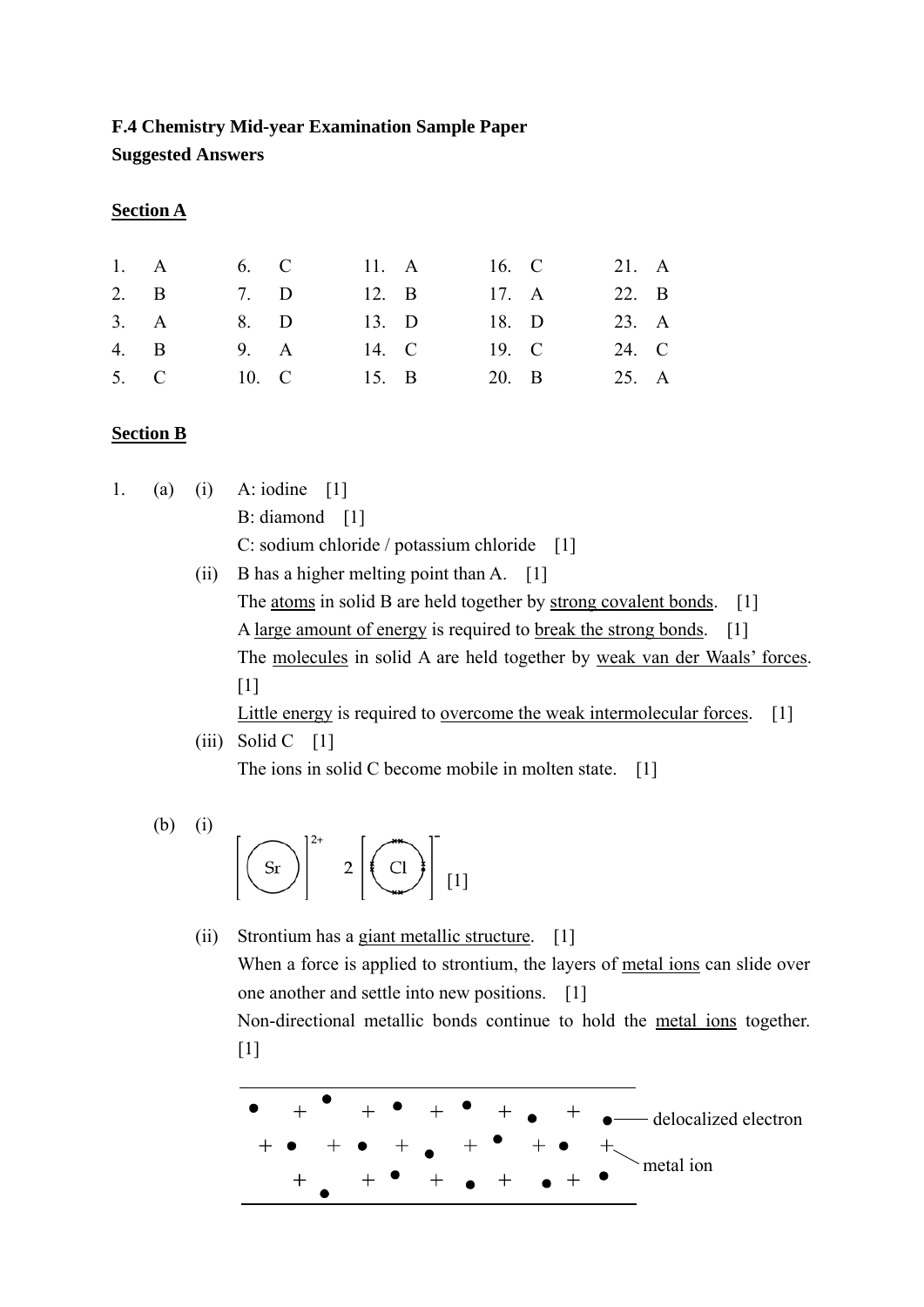Correct drawing [1] Correct labels [1]

- (iii) When a force is applied to compound X, the relative movement of the ions brings ions of the same charge close to each other. This results in repulsion.  $[1]$
- (iv) When the temperature increases, the metal ions will move faster. [1] It will be more difficult for the delocalized electrons to pass through the structure. [1]
- (v) XX

 $H^{\mathbf{x}}_{\bullet}$ C<sub>1</sub>  $\boldsymbol{\breve{\mathsf{x}}}$  $\sim$  [1]

- 2. (a) (i) (1) red solid [1]
	- (2) mercury [1] Mercury vaporizes on heating and condenses on a cooler part of the test-tube. [1]
	- (3)  $2HgO(s) \rightarrow 2Hg(1) + O_2(g)$  [1+1]
	- (4) Carry out the experiment in a fume cupboard. [1] Mercury vapour is highly toxic. [1]
	- (ii) (1) Oxygen [1]
		- (2) It relights a glowing splint. [1]
	- (b) (i)  $Zn > Y > X$  [1]

 Zinc displaces Y from the nitrate solution of Y, so Zinc is more reactive than Y. [1]

 Y reacts with dilute hydrochloric acid but X does not, so Y is more reactive than  $X.$  [1]

- (ii) Metal X is copper.  $[1/2]$ Metal Y is iron.  $[1/2]$
- (iii) Correct diagram [1] Correct labelling [1]
- (iv) The blue copper(II) nitrate solution becomes pale blue  $\ell$  paler in colour  $\ell$ fades. [1]

 (v) Metal X: No observable change and no ionic equation [1] Metal Y:  $Y + 2H^+ \rightarrow Y^{2+} + H_2$  [1] Y dissolves to give a pale green solution. [1] Colourless gas bubbles are given out. [1]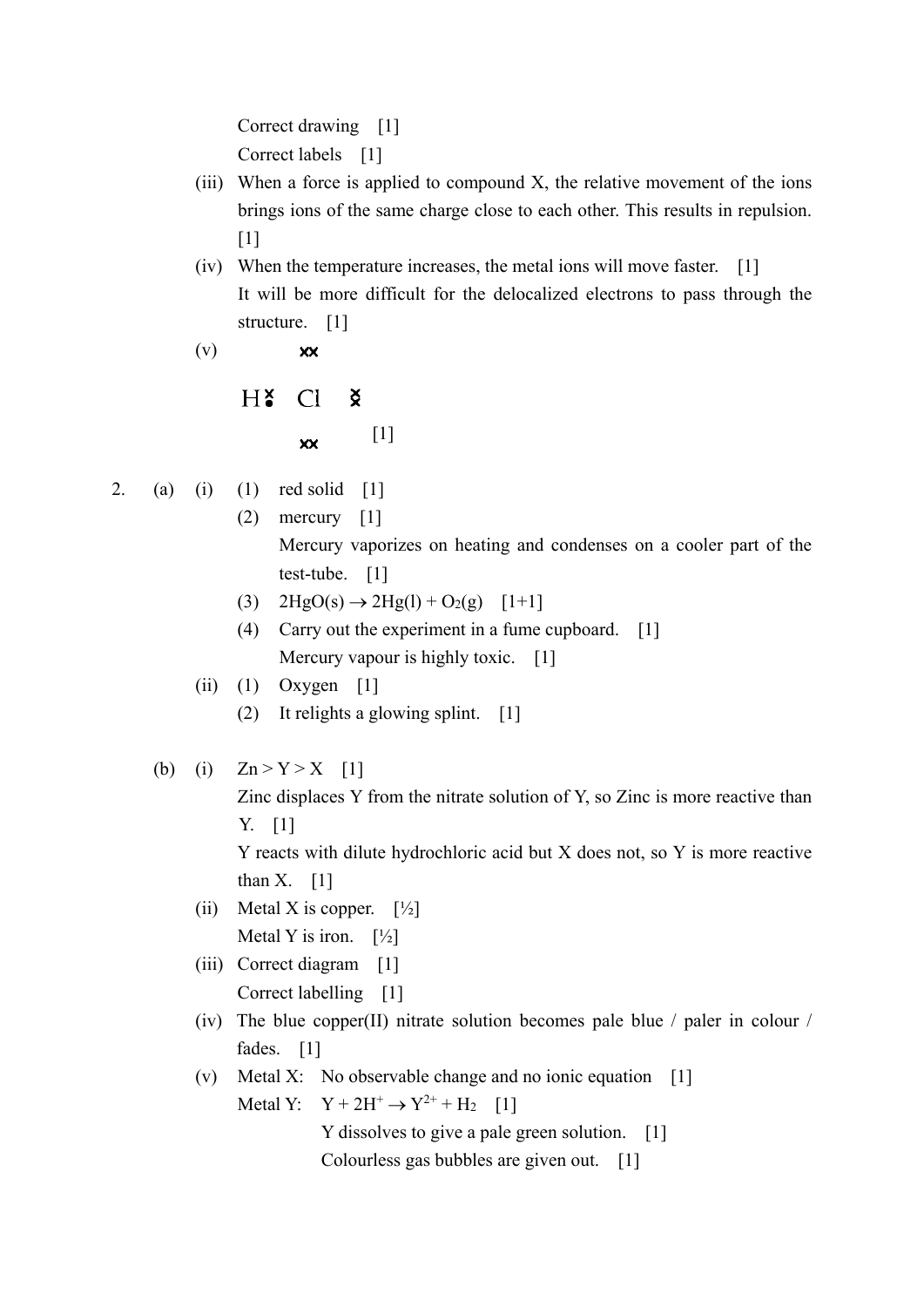- 3. (a) (i) A saturated solution is a solution in which a solvent has dissolved the maximum mass of a solute at a specified temperature. [2]
	- (ii) Crystallization [1]
	- (iii) (1) Crystals obtained by slow evaporation are usually larger in size and have regular shapes. [1]
		- (2) This is because solute particles have sufficient time to arrange themselves regularly in crystals. [1]
	- (iv) (1) To remove any soluble impurities on the surface of the crystals. [1]
		- (2) Sodium chloride is soluble in water. [1] Washing the crystals with little cold distilled water reduces the loss of crystals. [1]
	- (3) Water in the crystals is removed by pressing between two pieces of dry filter paper. / Standing in air [1]
	- (b) (i) Perform a flame test. [1] Potassium chloride will burn with a lilac flame while sodium chloride will burn with a persistent brillant golden yellow flame. [2]
		- (ii) Add dilute hydrochloric acid to each sample. [1] Calcium carbonate will give colourless gas bubbles while calcium nitrate will dissolve only. [2]

|    | (c) | (i)   |                                                                        | Pb                                                                                                             | O                                                                         |  |  |
|----|-----|-------|------------------------------------------------------------------------|----------------------------------------------------------------------------------------------------------------|---------------------------------------------------------------------------|--|--|
|    |     |       | Mass                                                                   | $62.1\text{ g}$                                                                                                | $68.5 - 62.1 = 6.4$ g [1]                                                 |  |  |
|    |     |       |                                                                        | No. of moles $62.1/207.2 = 0.300$                                                                              | $6.4 / 16.0 = 0.40$ [1]                                                   |  |  |
|    |     |       | Mole ratio                                                             | 3                                                                                                              | $\overline{4}$                                                            |  |  |
|    |     |       |                                                                        | $\therefore$ The empirical formula of lead oxide is Pb3O4.                                                     | $\lceil 1 \rceil$                                                         |  |  |
|    |     | (ii)  | To prevent the leakage of flammable hydrogen gas.<br>$\lceil 1 \rceil$ |                                                                                                                |                                                                           |  |  |
|    |     |       | To keep a continuous flow of hydrogen gas. $(1)$                       |                                                                                                                |                                                                           |  |  |
|    |     | (111) |                                                                        |                                                                                                                | To prevent oxygen in air from re-oxidizing the hot metal lead [1] to lead |  |  |
|    |     |       | oxide again. It affects the accuracy of finding the empirical formula. |                                                                                                                |                                                                           |  |  |
|    |     |       |                                                                        | (iv) $4H_2$ + $Pb_3O_4$ $\rightarrow$ $3Pb$ + $4H_2O$ [1]                                                      |                                                                           |  |  |
| 4. | (a) | (i)   |                                                                        | No. of moles of magnesium reacted with nitrogen = $y/24.3$                                                     |                                                                           |  |  |
|    |     |       | From the equation, mole ratio of Mg : $Mg_3N_2 = 3:1$ .                |                                                                                                                |                                                                           |  |  |
|    |     |       | No. of moles of Mg <sub>3</sub> N <sub>2</sub> formed = $y/72.9$ [1]   |                                                                                                                |                                                                           |  |  |
|    |     |       |                                                                        | Molar mass of Mg <sub>3</sub> N <sub>2</sub> = (24.3×3+14.0×2) g mol <sup>-1</sup> = 100.9 g mol <sup>-1</sup> |                                                                           |  |  |
|    |     |       |                                                                        | : Mass of Mg3N2 formed = $y / 72.9 \times 100.9 = 1.38$ y g [1]                                                |                                                                           |  |  |
|    |     | (i)   |                                                                        | Mass of magnesium reacted with oxygen = $(19.44 - y)$ g                                                        |                                                                           |  |  |